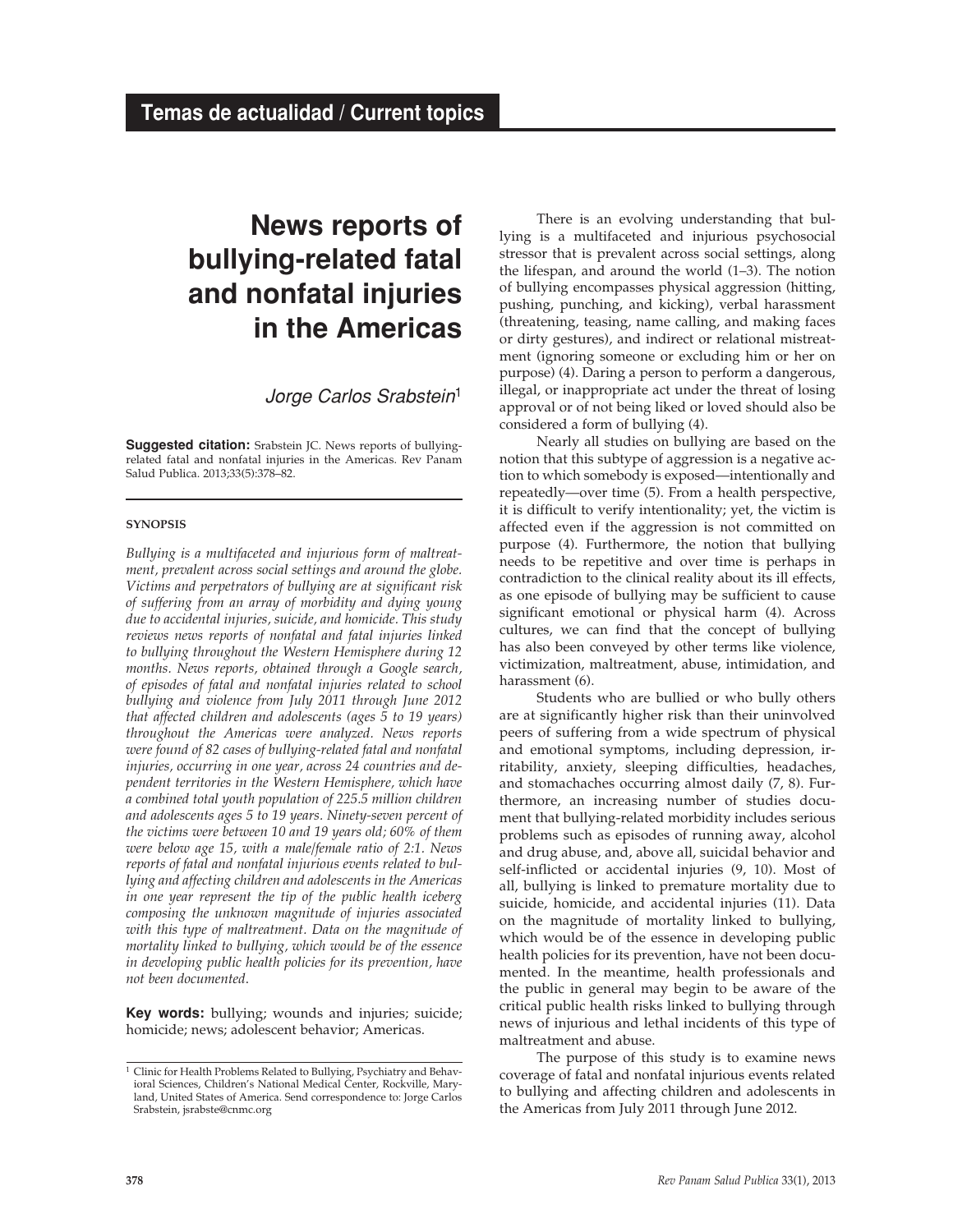#### **Methods**

#### **News coverage of fatal and nonfatal bullyingrelated injuries**

This study examined, by country or dependent territory in the Americas, nonduplicated news of fatal and nonfatal injurious events related to bullying or violence from July 2011 through June 2012 that affected children and adolescents (ages 5–19 years).

# **Country or dependent territory**

The study included all the independent countries and dependent territories represented by the Pan American Health Organization (12).

#### **Number of children and adolescents ages 5–19**

The number of news-reported cases of bullyingrelated fatal and nonfatal injuries was examined within the context of the population (ages 5–19) living in the countries and dependent territories of the Americas (13).

## **Nonfatal or fatal injurious events related to school bullying or violence**

News-reported incidents related to school bullying or violence resulting in either a nonfatal, physical, or emotional injury that required medical care or in a death by injury due to accident, suicide, or homicide were included in the study. The age of the student needed to be reported in order to be included.

#### **News reports**

The news reports were obtained through an inquiry conducted in country-specific Google search engines (14), under "news," and using the terms "school bullying" and "school violence" and their respective terminology in Spanish, Portuguese, French, and Dutch. The search comprised the period from July 1, 2011, through June 30, 2012. Each search, by country, led to a series of headlines with hyperlinks to a complete or partial published article, commentary, or editorial. Each piece was reviewed to ascertain whether it referred to an episode of bullying or violence causing a fatal or nonfatal injury to a child or adolescent. For inclusion in this study, a published story was required to have documented the name of the victim or the school, age, gender, date of occurrence, location, and information indicating that an injury was allegedly linked to bullying or violence. This information was necessary to avoid entries of different stories pertaining to the same event.

# **Google News**

"Google News is a computer-generated news site that aggregates headlines from more than 50 000 news sources worldwide, groups similar stories together, and displays them according to each reader's interests" (15). The articles and multimedia content are selected and ranked by computers that evaluate, among other factors, how often and where a story appears online. This search engine provides links to headlines of one or more articles for each story, allowing one to select the article that provides the best account of the story. The headlines are selected entirely by computer algorithms based on factors like how often and where a story appears online (15).

# **Translation Support**

Google Translate (16) was used in reviewing all news stories written in Dutch and sometimes to support the reading of news in Portuguese and French. Google Translate is a free online machine translation that provides instant interpretation of words, phrases, and webpages in 64 languages.

#### **Number of fatal injurious events**

The number of fatal events is expressed as the average number per year of homicide or suicide deaths affecting children and adolescents (ages 5–19) occurring in the Americas from 1995 through 2008 (17).

## **Frequency of news-reported fatal injuries related to school bullying and violence**

This rate is based on the number of cases of fatal injuries (suicides and homicides) linked to bullying, reported in the news, and affecting children and adolescents (ages 5–19) per country in one year per total number of suicides and homicides in one year in the same country.

#### **Results**

The study located 82 news-reported cases of fatal and nonfatal youth injuries related to bullying or violence occurring in one year across 24 countries and dependent territories in the Western Hemisphere, which have a combined total youth population of 225.5 million children and adolescents ages 5–19.

#### **Reports of bullying-related nonfatal injurious events**

There were reports of 47 bullying-related nonfatal injurious events occurring in 19 countries and dependent territories in the preceding 12 months (Table 1) (see [supplementary material\)](http://www.paho.org/journal/index.php?option=com_docman&task=doc_download&gid=584&Itemid=). Ninety-six percent of the victims were between 10 and 19 years of age and 62% of them were males. Sixty percent of the injuries were caused by students being hit, punched, kicked, or beaten, leading to a wide range of lesions, including head and cervical trauma, nasal fractures, and genital injuries. An additional 20% of the injuries were caused by stabbing.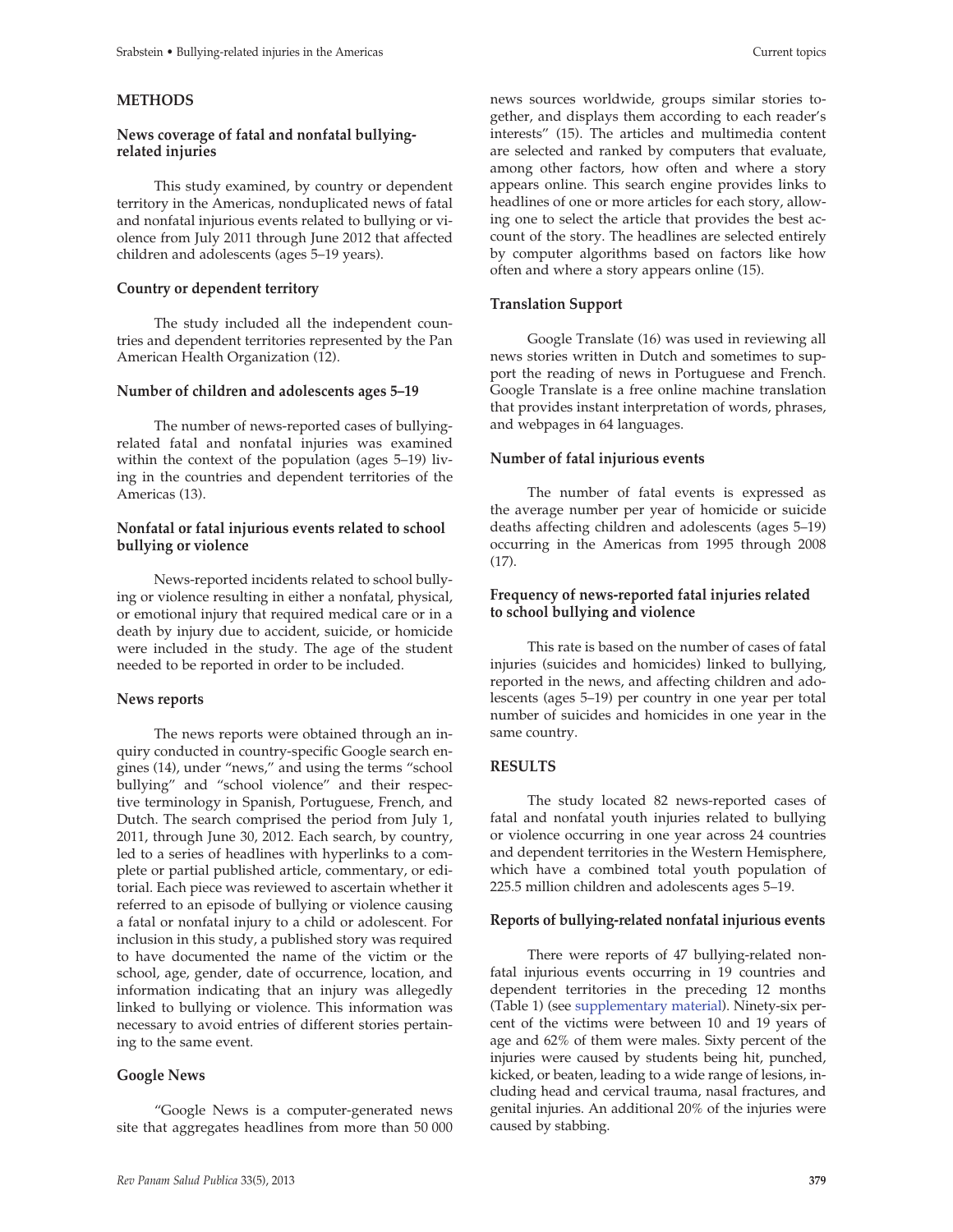| Country,<br>dependent     | Ages<br>5-9 years |        | Ages<br>$10-14$ years |                | Ages<br>15-19 years |        |
|---------------------------|-------------------|--------|-----------------------|----------------|---------------------|--------|
| territory, or<br>province | Male              | Female | Male                  | Female         | Male                | Female |
| Antigua and               |                   |        |                       |                |                     |        |
| Barbuda                   | O                 | N      | 0                     | 0              | 2                   | 0      |
| Argentina                 | 1                 | N      | 2                     | 4              | 5                   | 1      |
| <b>Barbados</b>           |                   | U      | 0                     | 0              | 0                   | 0      |
| <b>Belize</b>             | N                 | N      | 0                     | 0              | 1                   | 0      |
| <b>Brazil</b>             | N                 | N      | 1                     | $\overline{2}$ | 0                   | 1      |
| Canada                    | N                 | 0      | 1                     | 0              | 0                   | 0      |
| Chile                     | U                 | 0      |                       | 0              | 0                   | 1      |
| Colombia                  | N                 | O      |                       | 0              | 0                   | 0      |
| Costa Rica                | O                 | 0      | 1                     | 1              | 0                   | 0      |
| Guadalupe                 | O                 | 0      | 1                     | O              | 0                   | 0      |
| Guatemala                 | O                 | O      | N                     |                | 0                   | 0      |
| Jamaica                   | O                 | O      | 0                     | O              | 1                   | 0      |
| Mexico                    | O                 | 0      | 1                     | 1              | 0                   | 0      |
| Montserrat                | U                 | 0      | 1                     | 0              | 0                   | 0      |
| Panama                    | n                 | O      | 1                     | 2              | 0                   | 0      |
| Paraguay                  | O                 | 0      | N                     | 1              | 0                   | 2      |
| Peru                      | O                 | 0      | 3                     | 0              | 0                   | 0      |
| Trinidad and              |                   |        |                       |                |                     |        |
| Tobago                    | <sup>0</sup>      | 0      | 3                     | 0              | 0                   | O      |
| <b>United States</b>      |                   |        |                       |                |                     |        |
| of America                | U                 | 0      | O                     | 0              | 2                   | 0      |
| Total                     | 2                 | 0      | 17                    | 12             | 11                  | 5      |

**TABLE 1. News-reported cases of bullying-related nonfatal injuries in the Americas, July 2011 to June 2012**

#### **Reports of bullying-related fatal injurious events**

**Suicides.** In one year, there were news reports of 17 cases of bullying-related suicides occurring in six countries in the Western Hemisphere (Table 2) (see [supplementary material\)](http://www.paho.org/journal/index.php?option=com_docman&task=doc_download&gid=584&Itemid=). Sixty-five percent of the victims were males between 10 and 14 years of age. These news reports represent a very small fraction (1/232) of the 3 949 suicides per year among children and adolescents (ages 5–19) in the countries and dependent territories of the Americas (17).

**Homicides.** At least 18 homicides of adolescent students in 9 countries in the Western Hemisphere have been reported in the news for the past year (Table 3) (see [supplementary material](http://www.paho.org/journal/index.php?option=com_docman&task=doc_download&gid=584&Itemid=)). They represent a minor portion (1/818) of the 14 725 homicides of juveniles in an average year across the Americas (17).

**Table 2. News-reported cases of bullying-related suicide deaths in the Americas, July 2011 to June 2012**

|                                | Ages<br>5-9 years |        | Ages<br>$10-14$ years |        | Ages<br>$15-19$ years |        |
|--------------------------------|-------------------|--------|-----------------------|--------|-----------------------|--------|
| Country                        | Male              | Female | Male                  | Female | Male                  | Female |
| Argentina                      |                   |        |                       |        |                       |        |
| <b>Brazil</b>                  |                   |        |                       |        |                       |        |
| Canada                         |                   | Ω      |                       |        |                       |        |
| Peru<br>Trinidad and           |                   | Ω      |                       |        |                       |        |
| Tobago<br><b>United States</b> | O                 | O      | n                     |        |                       |        |
| of America                     | U                 |        | 4                     | 2      |                       | 2      |
| Total                          |                   |        | 8                     | 3      | 3                     | 3      |

|                                                | TABLE 3. News-reported cases of bullying-related homicide |  |
|------------------------------------------------|-----------------------------------------------------------|--|
| deaths in the Americas, July 2011 to June 2012 |                                                           |  |

|                                    | Ages<br>5-9 years |        | Ages 10-14<br>vears |        | Ages 15-19<br>vears |        |
|------------------------------------|-------------------|--------|---------------------|--------|---------------------|--------|
| Country                            | Male              | Female | Male                | Female | Male                | Female |
| Colombia                           |                   |        |                     |        |                     |        |
| El Salvador                        |                   |        |                     | 3      | 2                   |        |
| Guatemala                          |                   |        |                     |        |                     |        |
| Guyana                             |                   |        | 2                   |        |                     |        |
| Nicaragua                          |                   |        |                     |        |                     |        |
| Peru                               |                   |        |                     |        |                     |        |
| <b>United States</b><br>of America | n                 |        |                     |        | 3                   |        |
| Uruguay                            |                   |        |                     |        |                     |        |
| Venezuela                          |                   |        |                     |        |                     |        |
| Total                              |                   |        | 5                   | 3      | 8                   | 2      |

## **DISCUSSION**

This study does not aim to determine the epidemiology of bullying-related injury morbidity and mortality in the Western Hemisphere but rather aims to highlight the tip of this public health iceberg as manifested through the lens of news coverage. It is through the selected information about these nearfatal and fatal events that the public in general and policy makers in particular may become more aware of the nature and toxicity of bullying. It has been suggested that (18) "the perceived newsworthiness of a violent event strongly influences a media organization's decision whether or not to report it." The selectiveness of news in part accounts for the geographic disparity in the source of these reports (only 30% of Western Hemisphere countries published news about bullying-related deaths). Furthermore, there is a huge variance between the 35 news-reported bullyingrelated episodes of suicides and homicides and the 18 674 cases of juvenile violent deaths per year that are estimated to occur in the Americas (17).

News reports of 82 cases of fatal and nonfatal youth injuries related to bullying that occurred in one year among 97% of children and adolescents in the Americas, living in 50% of its countries and dependent territories, may not constitute enough evidence to raise a red flag among public health experts and policy makers. Nevertheless, they can serve as a catalyst to generate debate about what is known, what can be estimated, and what should be determined about the magnitude of bullying-related morbidity and mortality on the continent.

Based on analysis of data from a health survey of a large national representative sample of adolescents in the United States of America, it has been documented that 3% to 4% of students in grades 6–10 suffer from a cluster of frequently occurring physical and emotional symptoms associated with their participation in bullying and hurt themselves or others on purpose (19). Similar statistics are not available for the rest of the Americas, but based on numbers of prevalence for the United States, it can be projected that 6.9 to 9.2 million adolescents living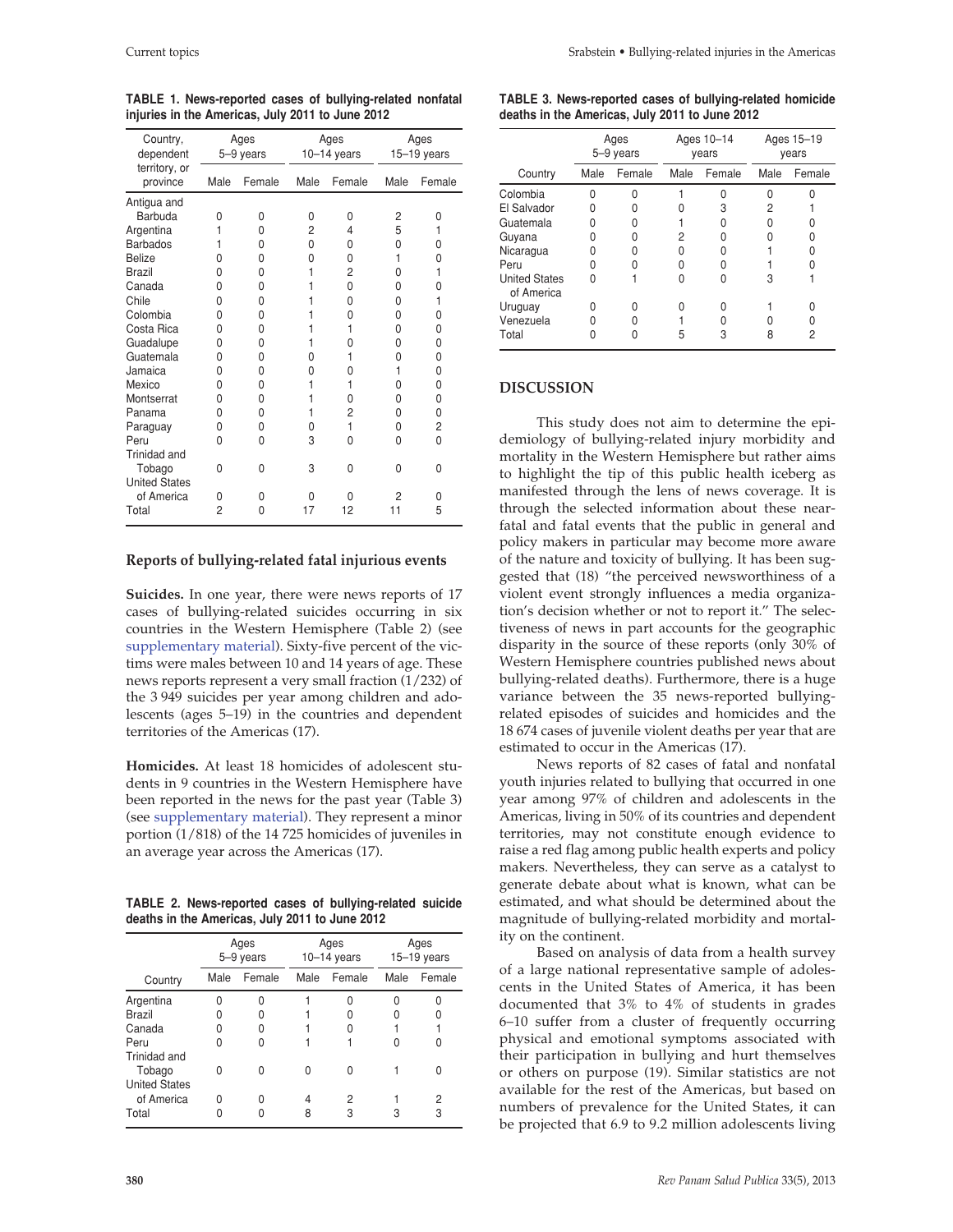in the Americas may suffer from frequent depression, irritability, anxiety, insomnia, headaches, or stomachaches linked to their participation in bullying as victims or perpetrators and tend to intentionally hurt themselves or others.

Based on the notion of bullying that includes all types of aggression, it can be construed that every injury due to a physical assault is associated with bullying. In fact, it can be argued that part of the incidence of bullying-related mortality in the Americas is already known to consist of at least 6 episodes of homicide per 100 000 children and adolescents ages 5–19. What percent of the 2 suicidal deaths per 100 000 children and adolescents is linked to bullying remains to be determined.

Bullying has been significantly associated with accidental injuries (9, 20), probably caused by inattention of the victim, who is preoccupied by the mistreatment or is running away from the perpetrators.

There are approximately 8 accidental deaths in the Americas per year per 100 000 children and adolescents (17). It is not known how many of these fatal injuries are linked to bullying.

In order to establish the incidence of bullyingrelated fatal and nonfatal injuries, it is important for public health policies to promote:

- • Development of national systems to gather epidemiologic data about nonfatal and fatal injuries affecting children and adolescents treated in outpatient departments,
- Detection of participation in bullying behaviors as a victim or as a perpetrator in all children and adolescents who suffer nonfatal self-inflicted or accidental injuries, and
- Inclusion of information about participation in bullying as a victim or as a perpetrator on all death certificates of children and adolescents who died of self-inflicted or accidental injuries.

Preventive policies (21–23) should advance concerted and coordinated initiatives by health professionals, educators, community agencies, and families to develop plans that deal with:

- • Promoting public awareness about the nature, toxicity, and prevention of bullying;
- • Developing safe schools and other social environments through programs that enhance mutual respect, sensitivity and support of others, tolerance of diversity, and disapproval of all forms of bullying, mistreatment, and abuse;
- Detecting ongoing incidents of bullying;
- Reporting incidents of bullying to school authorities as a critical public health tool;
- Intervening through school nurses, counselors, and other health professionals to protect and support students who are being bullied as well as counseling perpetrators about the harm they inflict and to promote respect, empathy, tolerance, and sensitivity to others; and

• Medically evaluating and treating victims and perpetrators who experience physical or psychological morbidity due to bullying.

# **Limitations of this study**

This study focused only on the data available in all the news reports included in the analysis (location, date, age and gender of the victim, form of trauma, and type of injury). Other details pertaining to the causes and circumstances (i.e., what led to the episode, how it evolved) in many cases were not available and could not be meaningfully analyzed.

The methodology of this study may have derived advantages from using Google News as a search tool in finding stories compared with fairly similar research (11) that employed a traditional digital news archive such as LexisNexis Academic (24). A previous comparison of both news search tools showed that LexisNexis failed to spot 50% or more of stories appearing in major newspapers because of wire-service blind spots (25).

In the design of this study, it was understood that text translation generated by machines will have limitations. Google Translate was chosen as a support tool for this research as it has been shown to rate highest on translating sentences with formal register; lexical ambiguity; phrasal verbs; and grammar compared with nine other online machine translators, which are available on the Internet and free of charge to the general public. In the same context, Google Translate was outperformed in the interpretation of idioms (26).

## **Conclusions**

News reports of fatal and nonfatal injurious events related to bullying and affecting children and adolescents in the Americas in one year represent the tip of the public health iceberg composing the unknown magnitude of injuries associated with this type of maltreatment.

Data on the magnitude of mortality linked to bullying, which would be of the essence in developing public health policies for its prevention, have not been documented.

#### **sinopsis**

## **Reportajes informativos sobre lesiones mortales y no mortales relacionadas con la intimidación en la Región de las Américas**

*La intimidación es una forma multifacética y lesiva de maltrato, prevalente en diferentes entornos sociales y en todo el mundo. Las víctimas y los autores de la intimidación están sometidos a un importante riesgo de padecer varias enfermedades y de morir durante la juventud como consecuencia de lesiones accidentales, suicidios y homicidios. Este estudio analiza los reportajes informativos sobre lesiones mortales y no mortales vinculadas a la intimidación en todo el continente americano durante 12 meses. Se analizaron los*